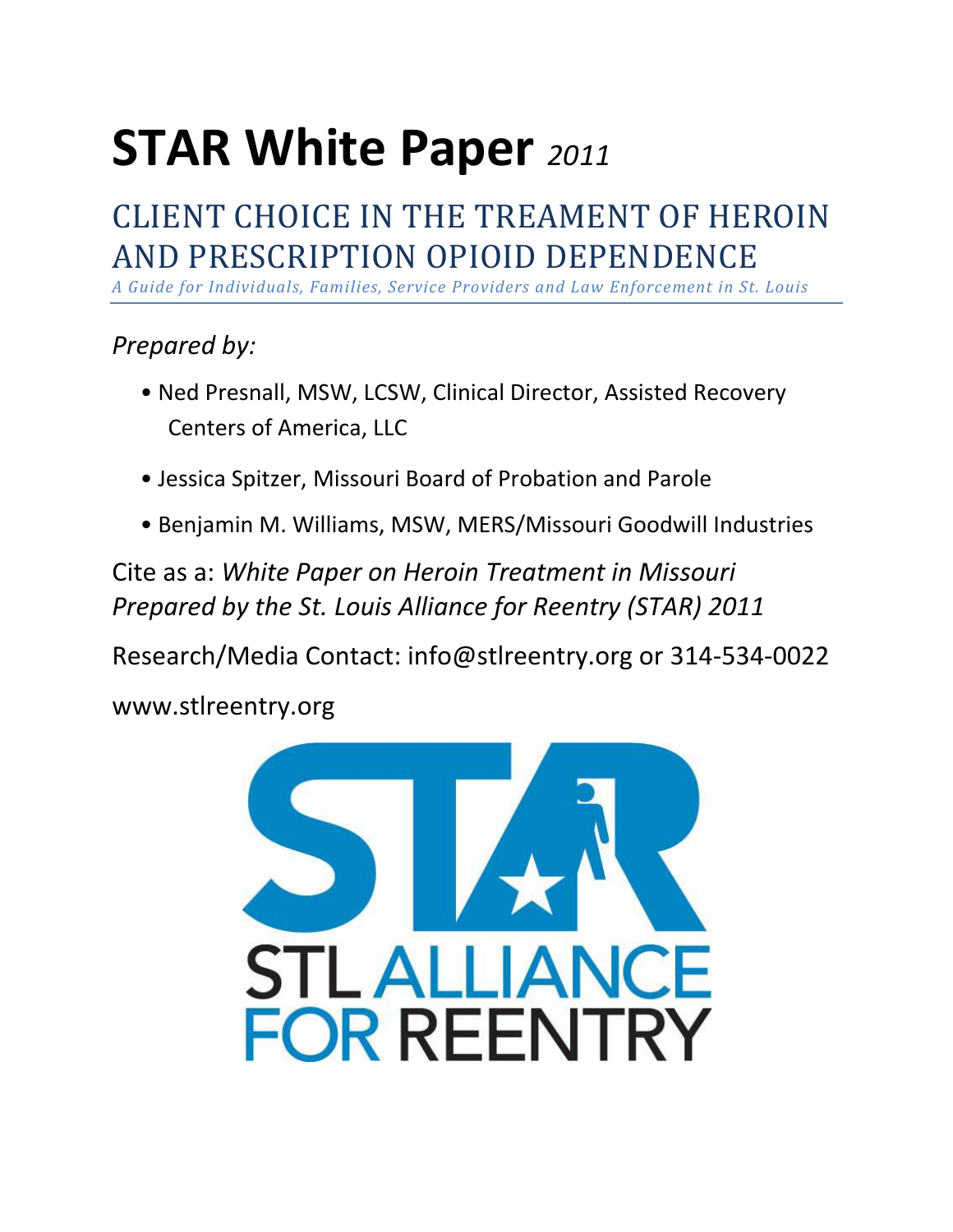#### *St. Louis Alliance for Reentry (STAR) White Paper Client Choice in the Treatment of Heroin and Prescription Opioid Dependence (State of Missouri) 2011*



*This paper is one of a series completed by STAR. Other papers on a variety of ex-offender topics may be accessed at [www.stlreentry.org](http://www.stlreentry.org/).* 

# **CLIENT CHOICE IN THE TREATMENT OF HEROIN AND PRESCRIPTION OPIOID DEPENDENCE**

For an individual addicted to heroin or prescription pain killers, achieving and maintaining abstinence is probably the greatest challenge he or she will ever face. Most persons with opioid addiction tell themselves over and over again: "I need to stop. This is the last time" but find themselves living out the "one last time" illusion day after day, month after month, and year after year while the rest of their lives—relationships, employment, self-esteem, health, financial and legal status, are destroyed by the disease of addiction. Most persons with heroin addiction have gone to treatment at least once, and many have achieved some success, only to relapse shortly afterward. In fact, *more than one out of every five people who enroll in treatment for heroin or opioid addiction in the United States have already been to treatment five or more times. 1*

The purpose of this paper is to provide individuals, families, and service providers in St. Louis the most up-to-date information about the current opioid epidemic and about evidence-based treatment options that can assist persons with heroin or prescription opioid addiction to escape the revolving door of rehab and relapse.

### **The Current Epidemic of Heroin and Prescription Opioid Dependence**

From 2002 to 2009 the prevalence of heroin dependence in the United States rose from 220,000 to 356,000 while the prevalence of prescription opioid dependence rose from 949,000 to 1,364,000.<sup>2,3</sup> In most localities, heroin and prescription opioid abuse go hand-in-hand. Based on availability, the street value of each drug fluctuates, and in areas such as St. Louis, cheap, potent heroin costs only a fraction of the price of diverted prescription medication. Clients at many treatment centers report initiating heroin

 $\overline{\phantom{a}}$ 

<sup>1</sup> SAMHSA. (2008b). *Treatment Episode Data Set -- Admissions (TEDS-A) -- Concatenated, 1992 to Present [Computer file]. ICPSR25221-v3.* Office of Applied Studies. Ann Arbor, MI: Inter-university Consortium for Political and Social Research [distributor], 2010-05-04. doi:10.3886/ICPSR25221.

<sup>2</sup> SAMHSA. (2002). *National Survey on Drug Use and Health, 2002 [Computer file]. ICPSR03903-v3.* Ann Arbor, MI: Inter-university Consortium for Political and Social Research [distributor], 2010-11-16. doi:10.3886/ICPSR29621.

<sup>3</sup> SAMHSA. (2009). *National Survey of Drug Use and Health, 2009 [Computer File].* Ann Arbor, MI: Inter-university Consortium for Political and Social Research [distributor], 2010-11-16. doi:10.3886/ICPSR29621.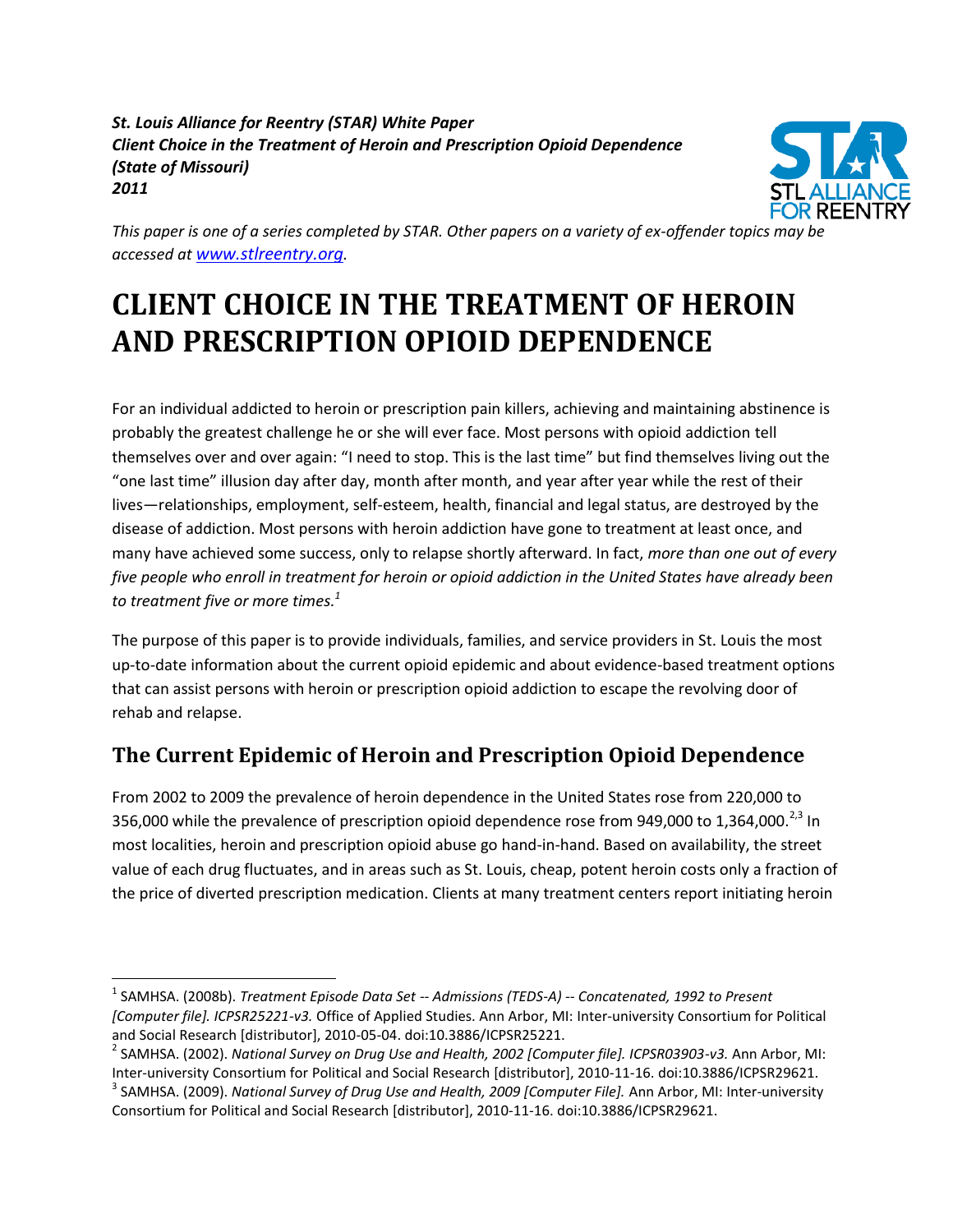use only after developing an addiction to prescription pain killers that they could no longer afford to maintain.<sup>4</sup>

The heroin and opioid epidemic in Missouri is disproportionately affecting the young. From 1992 to 2008, the percentage of persons in treatment for opioid dependence who were under age 30 increased from 19% to 53% while the overall proportion of persons enrolling for opioid dependence increased from 3% to 10%.<sup>5</sup> Opioid abuse often begins in adolescence. Between 1991 and 2009, the percentage of US high school students who reported abusing prescription opioid medication increased from 6.6% to  $13.2\%$ <sup>6</sup>

The increase in demand for cheap heroin has corresponded to an increase in illegal production. South America and Mexico source 98% of the heroin sold in the United States. From 2004 to 2008, heroin production from Mexico increased fourfold, from 8.6 to 36.0 metric tons with no reduction in South American production. In addition to increased availability the current production of heroin is reaching record levels of purity, making it more addictive and deadly.<sup>7</sup>

The dangers of this opioid epidemic are obvious in the mortality and morbidity statistics. An opioid overdose often causes fatal respiratory depression. From 2004 to 2008, emergency room visits involving non-medical use of narcotic pain relievers more than doubled from 145,000 to 306,000.<sup>8</sup> The Drug Abuse Warning Network in St. Louis City and County recorded 113 deaths from opioid overdose in 2003 and 226 in 2008, a 100% increase in just 5 years. Just over half of the 2008 deaths in St. Louis involved heroin. The Center for Disease Control has shown a similar change in nationwide opioid deaths—from just fewer than 8000 deaths in 2002 to almost 14,000 deaths in 2007. More than 80% of the 2007 overdose deaths were attributed to opioid analgesics with the remainder attributed to heroin. $^{9}$ 

## **Treatment Options for Persons with Heroin and Prescription Opioid Dependence**

The first thing a person, family, or service provider must know about heroin and prescription opioid dependence is that it is a chronic disease requiring long-term treatment. One way to think about addiction is as a violent allergic reaction to the idea of getting high. Someone who is allergic to bees has

 $\overline{\phantom{a}}$ 

<sup>4</sup> U.S. Department of Justice. (2010). *National Drug Threat Assessment, 2010.* Johnstown, PA: National Drug Intelligence Center. Product No. 2010-Q0317-001.

<sup>5</sup> SAMHSA. (2008b). *Treatment Episode Data Set -- Admissions (TEDS-A) -- Concatenated, 1992 to Present [Computer file]. ICPSR25221-v3.* Office of Applied Studies. Ann Arbor, MI: Inter-university Consortium for Political and Social Research [distributor], 2010-05-04. doi:10.3886/ICPSR25221.

<sup>6</sup> Johnston, L., O'Malley, P., Bachman, J., & Schulenberg, J. (2010). *Monitoring the future national survey results on drug use, 1975-2009: Volume I, Secondary school students.* NIH Publication No. 10-7584. Bethesda, MD: National Institute on Drug Abuse.

<sup>7</sup> U.S. Department of Justice. (2010). *National Drug Threat Assessment, 2010.* Johnstown, PA: National Drug Intelligence Center. Product No. 2010-Q0317-001.

<sup>&</sup>lt;sup>8</sup> SAMHSA. (June 18, 2010). *The DAWN Report: Trends in emergency department visits involving nonmedical use of narcotic pain relievers.* Rockville, MD: Office of Applied Studies.

<sup>9</sup> Center for Disease Control and Prevention. (2010). *Unintentional Drug Poisoning in the United States.* Atlanta, GA: Department of Health and Human Services.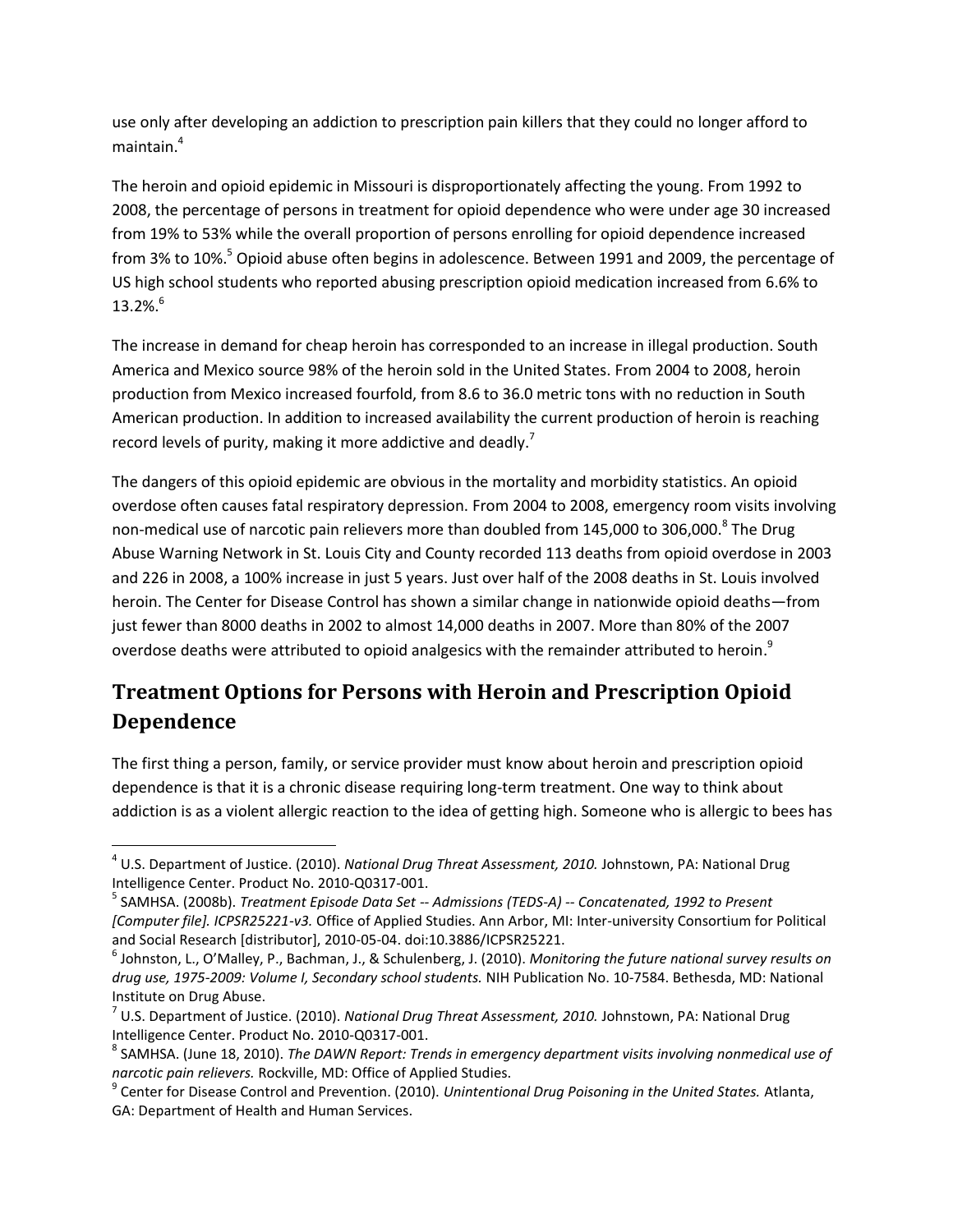a violent reaction when the stinger and poison penetrate her skin. Her previously well-functioning heart and lungs malfunction so violently that she may die without emergency treatment. Since addiction is a brain disease, heroin does not have to enter the body to cause an allergic reaction. It has only to penetrate the mind of someone addicted. Persons with heroin addiction have an allergic reaction to the very idea of using heroin--when they *perceive* in their environment or in their imagination the *real possibility* of getting high. The allergenic idea causes such a violent malfunctioning of their motivational system--such an uncontrollable attraction to the drug--that every good intention to stay clean and sober is overridden by the drive to use.

This allergic reaction is caused by a *real possibility* of getting high because our motivational system typically shifts into DRIVE only in pursuit of attainable rewards. When the possibility of getting high is removed, the idea of using heroin may be present, but it does not cause the intense physical cravings that are triggered by the concreted possibility of use. That is why people in inpatient treatment programs often report little difficulty with cravings. The knowledge that opioids are unavailable shortcircuits the drive state until they re-enter their natural environment.

The fundamental task of recovery is to create a lifestyle with so many physical, cognitive, and interpersonal obstacles to acquiring and using opioids that the idea of using opioids loses its potency. Obviously this task is extremely difficult, especially given the widespread availability of opioids in the St. Louis region. Recovery requires a radical change in lifestyle—in the people one spends time with, the places he frequents, and the activities he pursues. It requires cutting off ties with anyone who reminds him of using and spending time *exclusively* with people who support his recovery and hold him accountable for his decisions—not just decisions to use opioids but even small decisions that increase the risk of use.

#### **Psychosocial Treatment and 12-Step Support for Persons Recovering from Addiction**

Cognitive Behavioral and Motivational Enhancement therapies have emerged as the standard evidencebased psychosocial interventions used in Medication Assisted Treatment and addiction treatment in general.<sup>10</sup> Current research has not established one or the other of these approaches to be superior, but programs that work out of these theoretical models are likely to have a positive effect on client outcomes.<sup>11</sup> Programs that incorporate comprehensive case management and connect clients to appropriate services such as housing, medical care, and legal and parenting assistance are also likely to help clients meet their treatment goals.<sup>12</sup>

 $\overline{\phantom{a}}$ 

<sup>10</sup> Center for Substance Abuse Treatment. (2005). *Medication-assisted treatment for opioid addiction in opioid treatment programs.* Treatment Improvement Protocol (TIP) Series 43. DHHS Publication No. (SMA) 05-4048. Rockville, MD: Substance Abuse and Mental Health Services Administration.

<sup>&</sup>lt;sup>11</sup> Morgenstern, J., & McKay, J. R. (2007). Rethinking the paradigms that inform behavioral treatment research for substance use disorders. *Addiction, 102*, 1377-89.

<sup>12</sup> Center for Substance Abuse Treatment. (2005). *Medication-assisted treatment for opioid addiction in opioid treatment programs.* Treatment Improvement Protocol (TIP) Series 43. DHHS Publication No. (SMA) 05-4048. Rockville, MD: Substance Abuse and Mental Health Services Administration.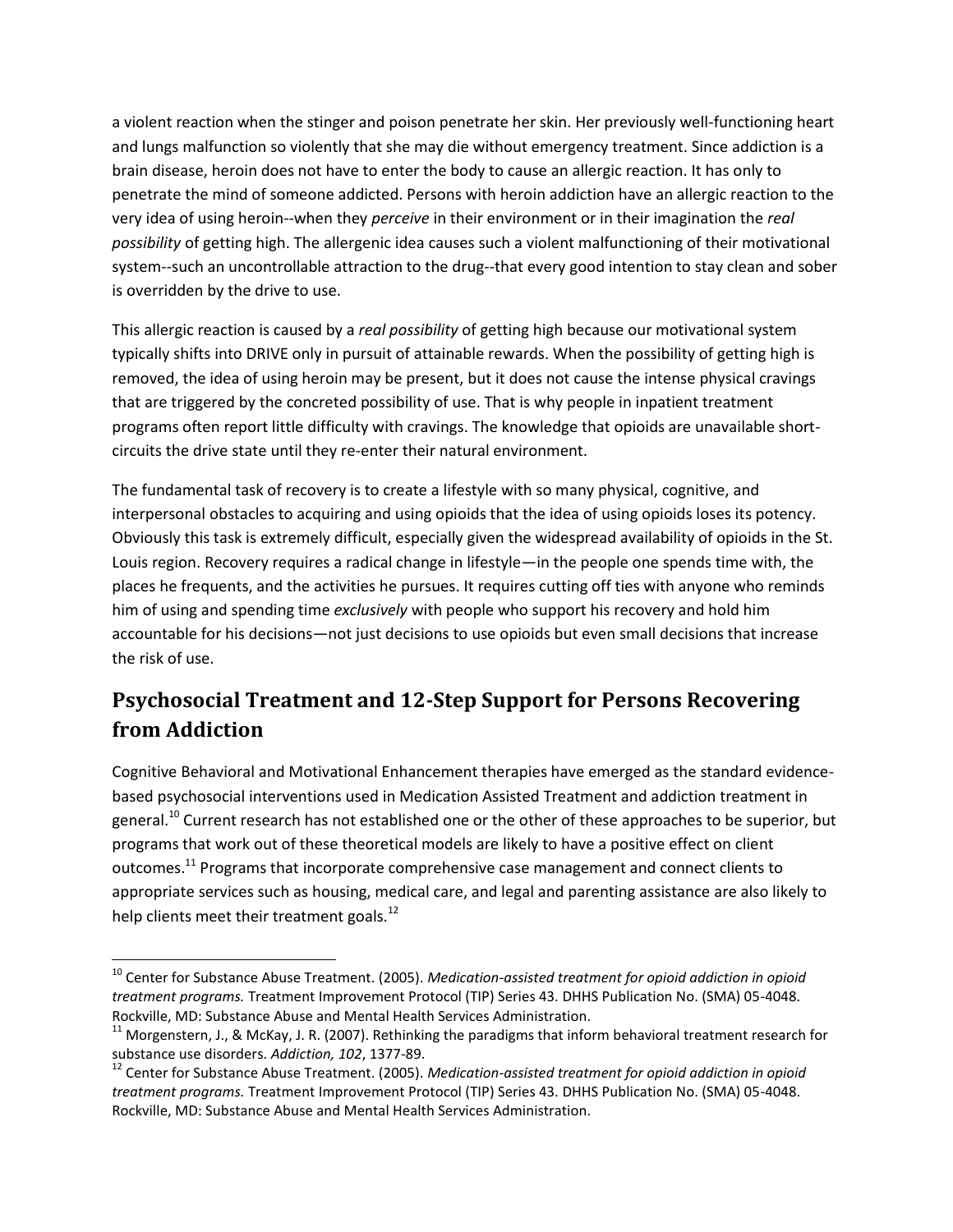12-step programs like NA and AA provide persons with addiction social support to help them restructure their lives to prevention of relapse. Fellow members coach one another in the skills of relapse prevention and help one another to set up physical, mental, and social obstacles to use. 12-step groups often assist members to develop new ways of thinking, feeling, coping with stress, and relating to others. Persons who give themselves whole-heartedly to 12-step programs can often escape the destruction of the relapse cycle and enter upon a life that is meaningful and rewarding. Their lives can take on profound purpose as they begin to help others struggling with addiction to free themselves for a life of recovery.

#### **Medications Assisted Treatment for Heroin Dependence**

Although psychosocial interventions and mutual support programs are important resources in a comprehensive recovery program, there is no good evidence that they are sufficient to treat persons addicted to heroin. In the early stages of recovery, triggers are too plentiful and the DRIVE state too powerful to arrest using psychosocial or mutual support interventions alone. Medications have been developed to reduce the strength of cravings as a person develops the skills of relapse prevention. Persons who commit to a medication regimen in addition to psychosocial treatment and mutual support are much more likely to achieve and maintain abstinence while they are completing the foundational work of recovery.

There are basically 3 medications currently available for the treatment of heroin addiction: methadone (an opioid agonist), buprenorphine (a partial opioid agonist), and naltrexone (an opioid antagonist). Read "agonist" as "activator" and you will get some sense of the difference between them. An agonist activates its target receptor, a partial agonist activates the receptor partially, and an antagonist blocks the receptor to prevent activation. Partial agonists also compete with agonists that are present at the receptor site to block or diminish their effects.

Methadone, buprenorphine, and naltrexone are all available through state funded programming in the St. Louis area. The attached table will explain how these medications can be used to prevent relapse as a person builds a long-term plan of recovery. For each medication, the following topics will be considered: *Pharmacology, Motivation and Compliance, Abuse Potential, Medically Supervised Withdrawal or Cessation, 12-Step Compatibility, Use and Availability, Online Resources, and Summary Pros and Cons.*

See attached table.

#### **Summary: Points to Consider**

- Relapse to heroin and opioid use is almost guaranteed without a robust, long-term program of counseling, mutual support, and relapse prevention. Medications are one crucial component of comprehensive opioid treatment but are insufficient on their own. 12-step programs can provide a foundation for life-long support in recovery.
- Individuals, families, and service providers should be careful not to stigmatize the use of any medication that is effective in reducing the symptoms of a disease. Rushing persons into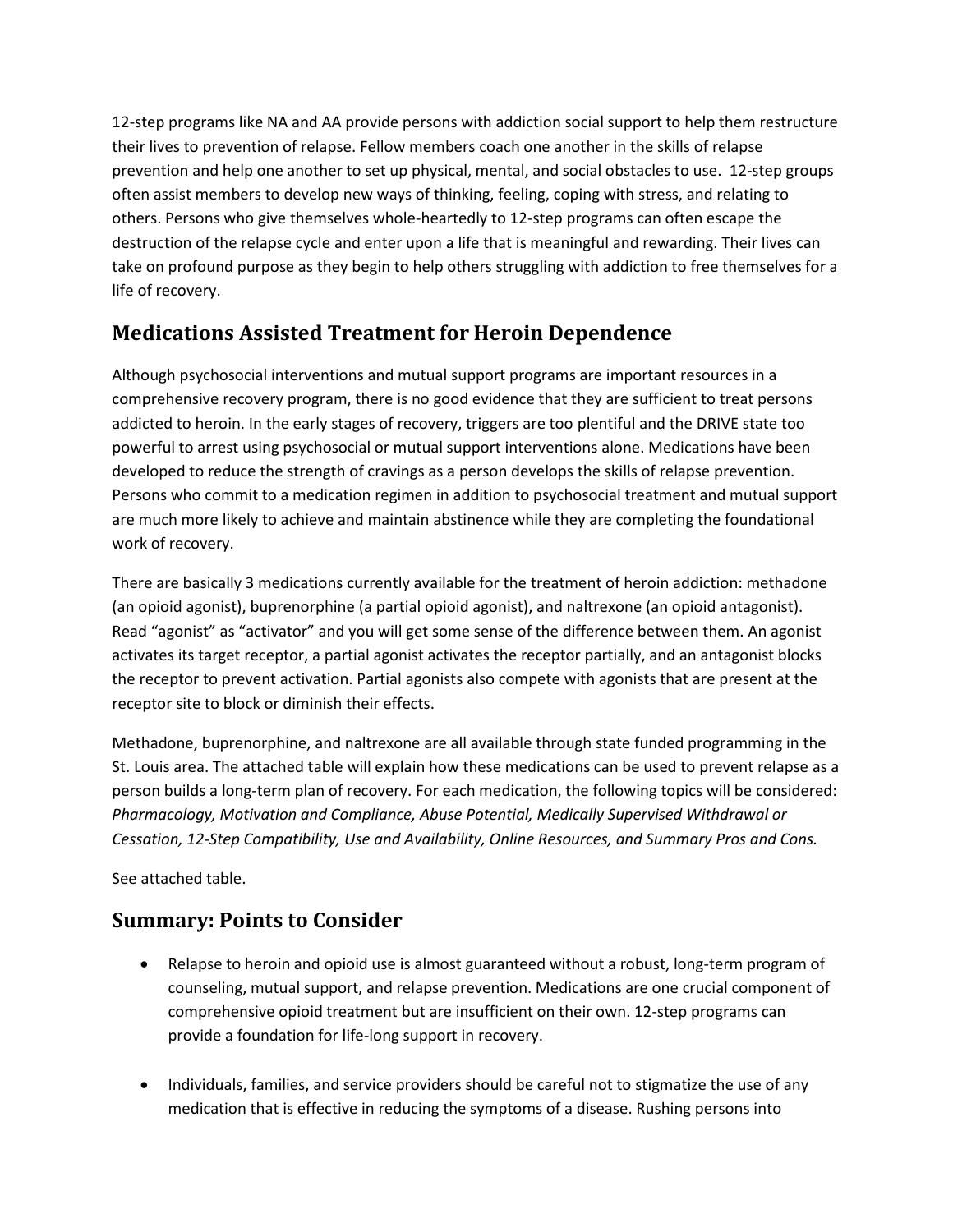abstinence-based treatment for opioid dependence can put them at unnecessary risk for relapse and death. Treatment for opioid dependence should focus on gradual, sustained progress toward an individual's concrete goals and utilize whatever interventions support this progress. Successful recovery happens over years, not weeks or months.

- Saint Louis is fortunate to have a wide range of state-funded treatment options for opioid dependence. Assisting persons to access and understand these treatment options is the first step in helping them free themselves from the misery of heroin and other opioid addiction.
- If you have any questions about the topics discussed in this paper or require additional information, please feel free to contact the author:

Ned Presnall, MSW, LCSW Clinical Director Assisted Recovery Centers of America, LLC [npresnall@arcamidwest.com](mailto:npresnall@arcamidwest.com) 314-662-4630, Ext. 3303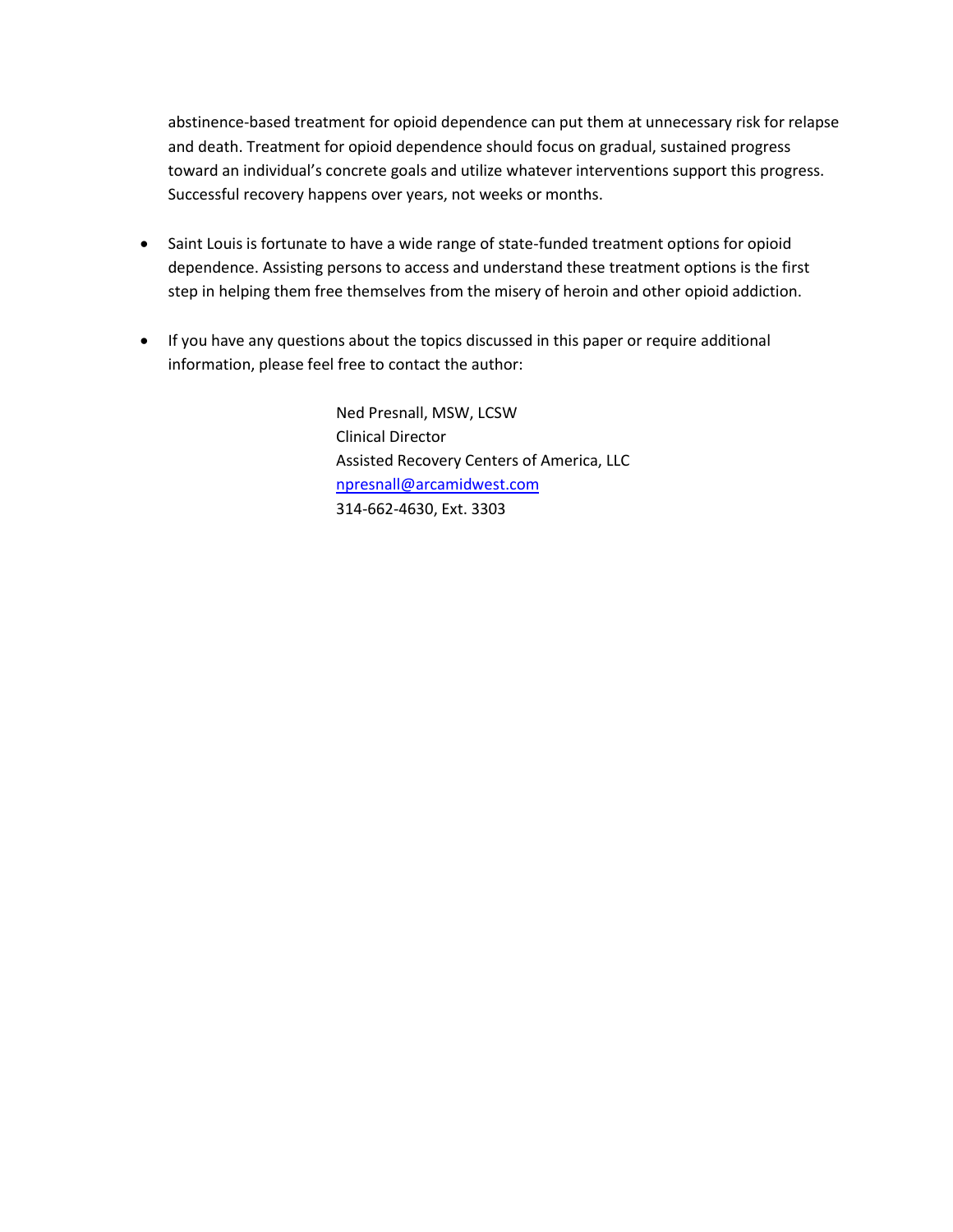#### **Bibliography**

- Aegis Medical Systems. (2002). *Tapering off of Methadone maintenance.* Canoga Park, CA: Aegis Medical Systems, Inc.
- Center for Disease Control and Prevention. (2010). *Unintentional Drug Poisoning in the United States.* Atlanta, GA: Department of Health and Human Services.
- Center for Substance Abuse Treatment. (2004). *Clinical Guidelines for the Use of Buprenorphine in the Treatment of Opioid Addiction.* Treatment Improvement Protocol (TIP) Series 40. DHHS Publication No. (SMA) 04‐3939. Rockville, MD: Substance Abuse and Mental Health Services Administration.
- Center for Substance Abuse Treatment. (2005). *Medication-assisted treatment for opioid addiction in opioid treatment programs.* Treatment Improvement Protocol (TIP) Series 43. DHHS Publication No. (SMA) 05-4048. Rockville, MD: Substance Abuse and Mental Health Services Administration.

Drug Enforcement Agency. (2011). *Buprenorphine.* Springfield, VA: Office of Diversion Control.

- Johnston, L., O'Malley, P., Bachman, J., & Schulenberg, J. (2010). *Monitoring the future national survey results on drug use, 1975-2009: Volume I, Secondary school students.* NIH Publication No. 10- 7584. Bethesda, MD: National Institute on Drug Abuse.
- Julius, D. (1976). Nida's Naltrexone Research Program. In D. Julius, & P. Renault (Eds.), *Narcotic Antagonists: Naltrexone Progress Report* (pp. 5-11). Rockville, MD: National Institute on Drug Abuse, NIDA Research Monograph No. 9.
- Magura, S., & Rosenblum, A. (2001). Leaving Methadone treatment: lessons learned, lessons forgotten, lessons ignored. *The Mount Sinai Journal of Medicine, 68*(1), 62-74.
- Morgenstern, J., & McKay, J. R. (2007). Rethinking the paradigms that inform behavioral treatment research for substance use disorders. *Addiction, 102*, 1377-89.
- National Council on Alcohol and Drug Abuse St. Louis Area. (2011). *Treatment and Recovery Services Manual.* (D. K. Duncan, Ed.) Saint Louis: National Council on Alcohol and Drug Abuse - St. Louis Area.
- Ries, R. K., Fiellin, D. A., Miller, S. C., & Saitz, R. (2009). *Principles of Addiction Medicine, Fourth Edition.* Philidelphia: Lippincott Williams & Wilkins.
- SAMHSA. (2002). *National Survey on Drug Use and Health, 2002 [Computer file]. ICPSR03903-v3.* Ann Arbor, MI: Inter-university Consortium for Political and Social Research [distributor], 2010-11-16. doi:10.3886/ICPSR29621.
- SAMHSA. (2004). *Methadone-associated mortality: a report of a national assessment.* Rockville, MD: Center for Substance Abuse Treatment, SAMHSA publication no. 04-3904.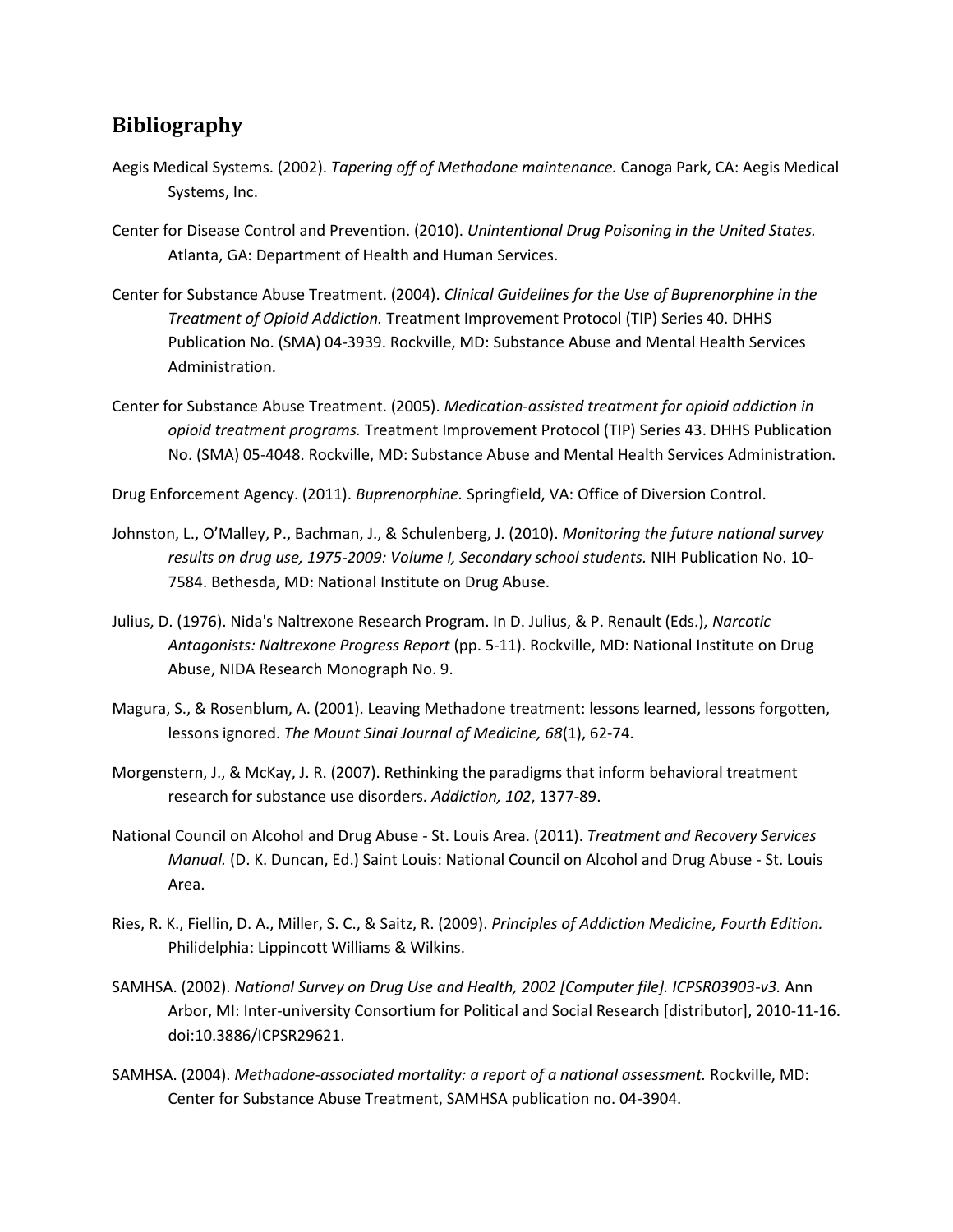- SAMHSA. (2008a). *Treatment Episode Data Set -- Admissions (TEDS-A), 2008 [Computer file]. ICPSR27241-v3.* Office of Applied Studies. Ann Arbor, MI: Inter-university Consortium for Political and Social Research [distributor], 2010-03-31. doi:10.3886/ICPSR27241.
- SAMHSA. (2008b). *Treatment Episode Data Set -- Admissions (TEDS-A) -- Concatenated, 1992 to Present [Computer file]. ICPSR25221-v3.* Office of Applied Studies. Ann Arbor, MI: Inter-university Consortium for Political and Social Research [distributor], 2010-05-04. doi:10.3886/ICPSR25221.
- SAMHSA. (2009). *National Survey of Drug Use and Health, 2009 [Computer File].* Ann Arbor, MI: Interuniversity Consortium for Political and Social Research [distributor], 2010-11-16. doi:10.3886/ICPSR29621.
- SAMHSA. (June 18, 2010). *The DAWN Report: Trends in emergency department visits involving nonmedical use of narcotic pain relievers.* Rockville, MD: Office of Applied Studies.
- U.S. Department of Justice. (2010). *National Drug Threat Assessment, 2010.* Johnstown, PA: National Drug Intelligence Center. Product No. 2010-Q0317-001.
- Warner, M., Chen, L. H., & Makuc, D. M. (2009). *Increase in fatal poisonings involving opioid analgesics in the United States, 1999-2006.* NCHS data brief, no. 22. Hyattsville, MD: National Center for Health Statistics.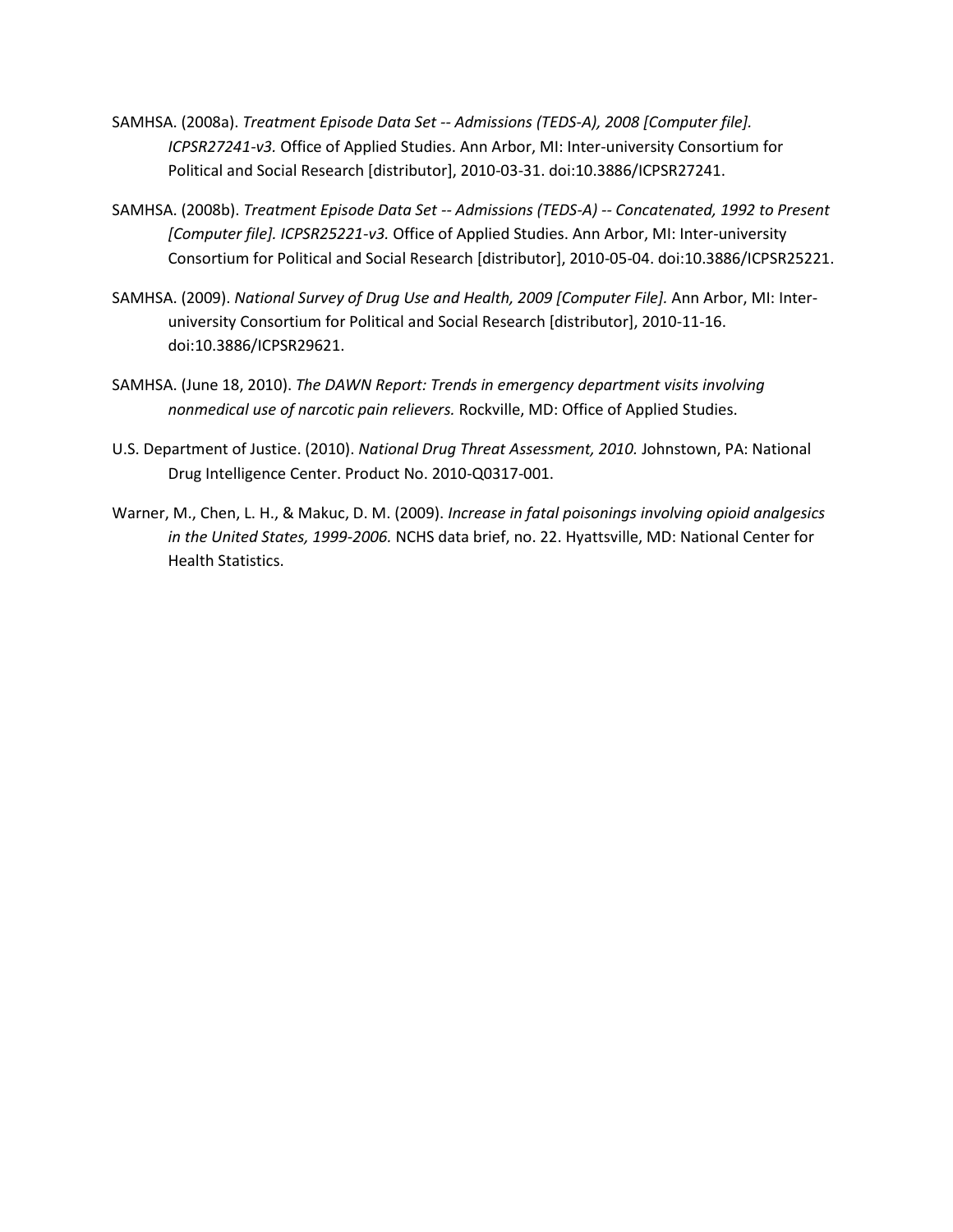# Medically Assisted Treatment Options for Heroin and Opioid Dependence

|                                        | <b>Methadone</b>                                                                                                                                                                                                                                                                                                                                        | <b>Buprenorphine (Suboxone® / Subutex®)</b>                                                                                                                                                                                                                                                                                                                                                                                                                            | <b>Naltrexone (Vivitrol®)</b>                                                                                                                                                                                                                                                                                                                                                                                                                                                                                                                                                                                                          |
|----------------------------------------|---------------------------------------------------------------------------------------------------------------------------------------------------------------------------------------------------------------------------------------------------------------------------------------------------------------------------------------------------------|------------------------------------------------------------------------------------------------------------------------------------------------------------------------------------------------------------------------------------------------------------------------------------------------------------------------------------------------------------------------------------------------------------------------------------------------------------------------|----------------------------------------------------------------------------------------------------------------------------------------------------------------------------------------------------------------------------------------------------------------------------------------------------------------------------------------------------------------------------------------------------------------------------------------------------------------------------------------------------------------------------------------------------------------------------------------------------------------------------------------|
| Pharmacology                           | • An opioid agonist that activates the brain's opioid<br>receptors and satisfies cravings for heroin without<br>need to use.<br>• Can create a steady state without drug<br>preoccupation or intoxication or withdrawal.<br>• Can increase tolerance so that using heroin<br>becomes cost prohibitive and relapse loses its<br>incentive. <sup>13</sup> | • Partial agonist, activating the brain's opioid<br>receptors while binding to and blocking the effect of<br>opioid agonists such as heroin and methadone.<br>• Cannot be combined with other opioids to get<br>high.<br>• Manifests a ceiling effect. Additional<br>buprenorphine use causes no additional respiratory<br>depression.<br>• Use with respiratory depressants such as alcohol<br>and benzodiazepines can contribute to fatal<br>respiratory depression. | • Opioid antagonist that binds to and blocks the<br>brain's opioid receptors, creating a neural blockade.<br>· Does not activate the opioid receptors, producing no<br>high nor chemical dependency.<br>• Any opioid use will have little if any felt effect,<br>preventing someone with opioid dependence from<br>getting high.<br>· Cannot be taken until person is fully detoxed from<br>all opioid agonists, including buprenorphine or<br>methadone.<br>• Starting prematurely will precipitate withdrawal, but<br>once fully detoxed, naltrexone will have little if any<br>felt effect and will produce no physical dependence. |
| <b>Formulations</b>                    | Methadone                                                                                                                                                                                                                                                                                                                                               | <b>Subutex®</b><br>• A single entity buprenorphine product.<br>Suboxone®<br>• Combines buprenorphine and naloxone in a 4:1<br>ratio.<br>• Naloxone is a brief-acting opioid antagonist used<br>in hospitals to reverse the effects of an opioid<br>overdose.<br>• Used in place of Subutex® with clients who have<br>a history of IV drug use.<br>• Injecting will precipitate opioid withdrawal.                                                                      | Vivitrol®<br>· Injectable form of naltrexone.<br>• Blockades the opioid receptors for up to 28 days,<br>greatly ameliorating the problem of medication<br>compliance.<br>• Individuals must make the monthly decision to<br>comply with a medication that prevents the use of<br>opioids and offers no felt reward.                                                                                                                                                                                                                                                                                                                    |
| <b>Motivation</b><br>and<br>Compliance | • Stopping methadone causes painful withdrawal.<br>• Often called "Substitution" or "Replacement"<br>therapy.<br>· Substation entails maintenance on a highly<br>addictive medication while increasing functioning.                                                                                                                                     | • Inherently rewarding and possesses addictive<br>qualities that can motivate treatment compliance.<br>• Requires a higher degree of self-monitoring than<br>methadone treatment as it is more often self-<br>administered.                                                                                                                                                                                                                                            | • Naltrexone is not inherently rewarding or<br>motivating. Cravings and withdrawal symptoms do<br>not remind a person to take his or her next dose, and<br>stopping naltrexone will cause no withdrawal.<br>• Naltrexone is suitable only for clients who are<br>internally motivated to reduce their relapse risk<br>through strict medication compliance.                                                                                                                                                                                                                                                                            |

 $\overline{1}$ <sup>13</sup>Ries, R.K., Fiellin, D.A., Miller, S.C., & Saitz, R. (2009). *Principles of Addiction Medicine, Fourth Edition*. Philidelphia: Lippincott Williams & Wilkins.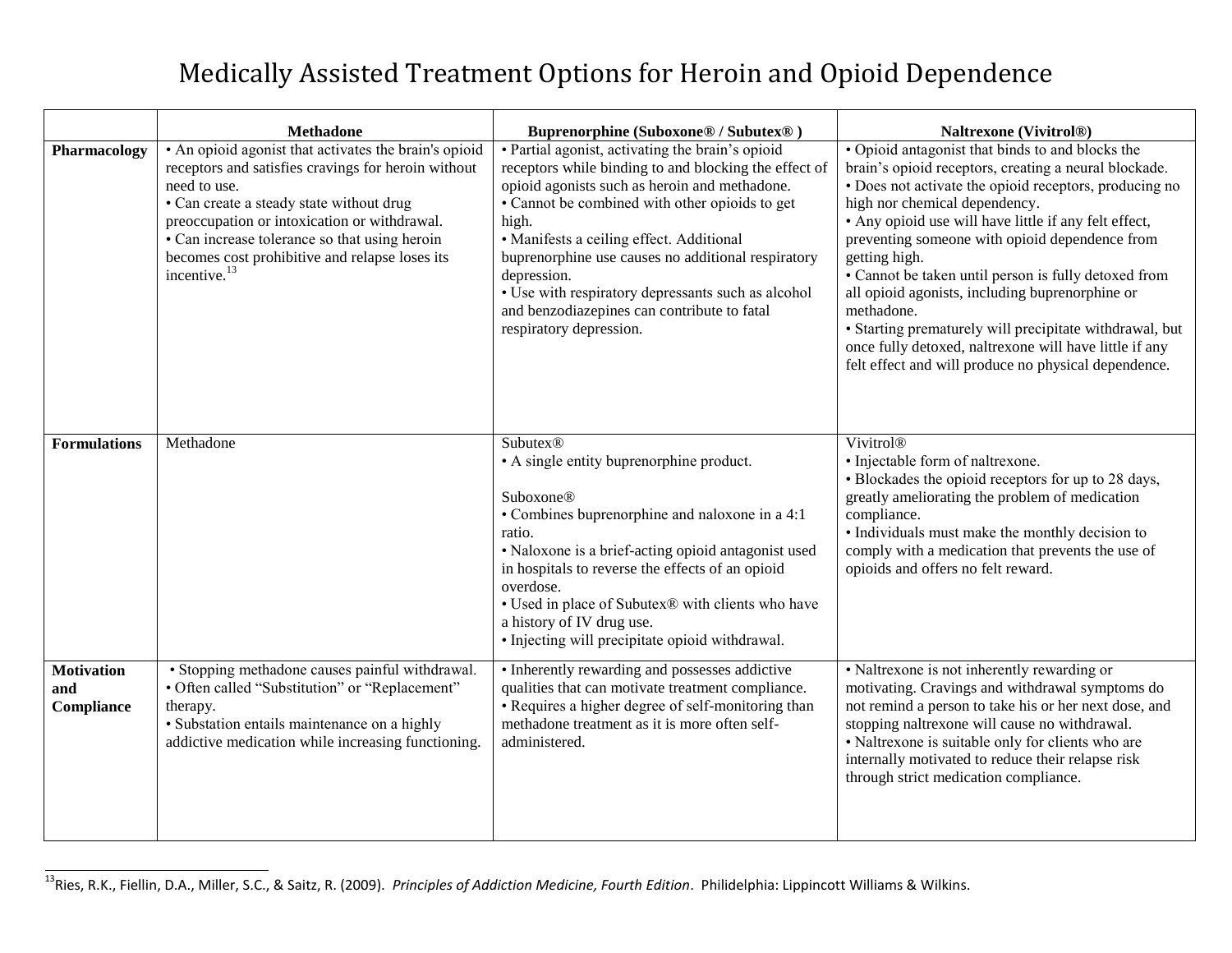|                                                     | <b>Methadone</b>                                                                                                                                                                                                                                                                                                                                                                                                                                                           | <b>Buprenorphine (Suboxone® / Subutex®)</b>                                                                                                                                                                                                                                                                                                                                                                                                                                                                                                                                                 | <b>Naltrexone (Vivitrol®)</b>                                                                                                                                                                                                                                                                                                                                                                                                                                                                                                                                                                                                                                                                                        |
|-----------------------------------------------------|----------------------------------------------------------------------------------------------------------------------------------------------------------------------------------------------------------------------------------------------------------------------------------------------------------------------------------------------------------------------------------------------------------------------------------------------------------------------------|---------------------------------------------------------------------------------------------------------------------------------------------------------------------------------------------------------------------------------------------------------------------------------------------------------------------------------------------------------------------------------------------------------------------------------------------------------------------------------------------------------------------------------------------------------------------------------------------|----------------------------------------------------------------------------------------------------------------------------------------------------------------------------------------------------------------------------------------------------------------------------------------------------------------------------------------------------------------------------------------------------------------------------------------------------------------------------------------------------------------------------------------------------------------------------------------------------------------------------------------------------------------------------------------------------------------------|
| <b>Abuse</b><br><b>Potential</b>                    | • From 1999 to 2006 the annual rate of methadone-<br>related fatalities rose from 790 to 5,420. <sup>14</sup><br>• These increased fatalities were due <i>not</i> to the use<br>of methadone for opioid treatment, but the<br>increased use of methadone for pain<br>management. <sup>15</sup>                                                                                                                                                                             | • Cannot be used to get high, but those not<br>motivated can use buprenorphine to prevent<br>withdrawal while pursuing and using opioids.<br>• Diversion is a problem as private physicians can<br>prescribe.<br>• Between 2006 and 2010, buprenorphine seizures<br>by local, state, and federal law enforcement<br>quintupled. Between 2006 and 2009 the national<br>number of emergency room visits associated with<br>buprenorphine tripled to $14,226$ . <sup>16</sup>                                                                                                                  | • Non-addictive, non-habit-forming, and non-<br>psychoactive with no abuse potential and no street<br>value.                                                                                                                                                                                                                                                                                                                                                                                                                                                                                                                                                                                                         |
| <b>Medically</b><br><b>Supervised</b><br>Withdrawal | • Most persons attempt to taper from methadone<br>one or more times during treatment. Most relapse<br>to heroin use either during or after the tapering<br>process. <sup>17</sup><br>• "Medically supervised withdrawal" is identified<br>as an <i>optional</i> phase of treatment to be attempted<br>only when at least two years of stability in<br>abstinence as well as in medical and mental health,<br>employment, legal status, and primary support<br>system. $18$ | • "Maintenance can be relatively short-term (e.g.,<br><12 months) or a lifetime process Following<br>successful stabilization, decisions to decrease or<br>discontinue buprenorphine should be based on a<br>patient's desires and commitment to becoming<br>medication-free, and on the physician's confidence<br>that tapering would be successful." <sup>19</sup><br>• Commitment to abstinence and stability in medical<br>and mental health, employment, legal status, and<br>primary support system should be assessed prior to<br>the initiation of medically supervised withdrawal. | • No clear guidelines on the optimal length of<br>naltrexone treatment for opioid dependence.<br>• Treatment should not cease until a person has one to<br>two years of stable abstinence from alcohol and illegal<br>drugs and stability in medical and mental health,<br>employment, legal status, and primary support system.<br>• After several months or years, a much lower<br>tolerance for opioids is developed, leading to a higher<br>risk for overdose and death.<br>• Naltrexone should only be taken by clients who are<br>committed to and able to use it until their lives have<br>been radically restructured to prevent relapse. This<br>restructuring usually takes years, not weeks or<br>months. |
| 12 Step<br>Compatibility                            | • Because methadone is addictive, persons taking<br>methadone are often poorly received in 12-step<br>groups.<br>• Methadone Anonymous groups have been<br>formed for persons taking methadone.                                                                                                                                                                                                                                                                            | • Because buprenorphine is addictive, persons<br>taking buprenorphine are often poorly received in<br>12-step programs.<br>· Persons on buprenorphine maintenance are likely<br>to receive more support at methadone anonymous<br>meetings.                                                                                                                                                                                                                                                                                                                                                 | · Individuals with opioid dependence can combine the<br>strengths of abstinence-based 12-step programs with<br>those of Medication Assisted Treatment.<br>• 12-step participation improves a person's chances of<br>maintaining abstinence.                                                                                                                                                                                                                                                                                                                                                                                                                                                                          |

<sup>&</sup>lt;sup>14</sup> Warner, M., Chen, L.H., & Makuc, D.M. (2009). *Increase in fatal poisonings involving opioid analgesics in the United States, 1999-2006*. NCHS data brief, no. 22. Hyattsville, MD: National Center for Health Statistics.

 $\overline{a}$ 

<sup>15</sup> SAMHSA. (2004). *Methadone-associated mortality: a report of a national assessment.* Rockville, MD: Center for Substance Abuse Treatment, SAMHSA publication no. 04-3904. <sup>16</sup> Drug Enforcement Agency. (2011). *Buprenorphine.* Springfield, VA: Office of Diversion Control.

<sup>17</sup> Magura, S., & Rosenblum, A. (2001). Leaving Methadone treatment: lessons learned, lessons forgotten, lessons ignored. *The Mount Sinai Journal of Medicine, 68*(1), 62-74.

<sup>&</sup>lt;sup>18</sup> Center for Substance Abuse Treatment. (2005). *Medication-assisted treatment for opioid addiction in opioid treatment programs.* Treatment Improvement Protocol (TIP) Series 43. DHHS Publication No. (SMA) 05-4048. Rockville, MD: Substance Abuse and Mental Health Services Administration.

<sup>&</sup>lt;sup>19</sup> Center for Substance Abuse Treatment. (2004). *Clinical Guidelines for the Use of Buprenorphine in the Treatment of Opioid Addiction*. Treatment Improvement Protocol (TIP) Series 40. DHHS Publication No. (SMA) 04‐3939. Rockville, MD: Substance Abuse and Mental Health Services Administration.